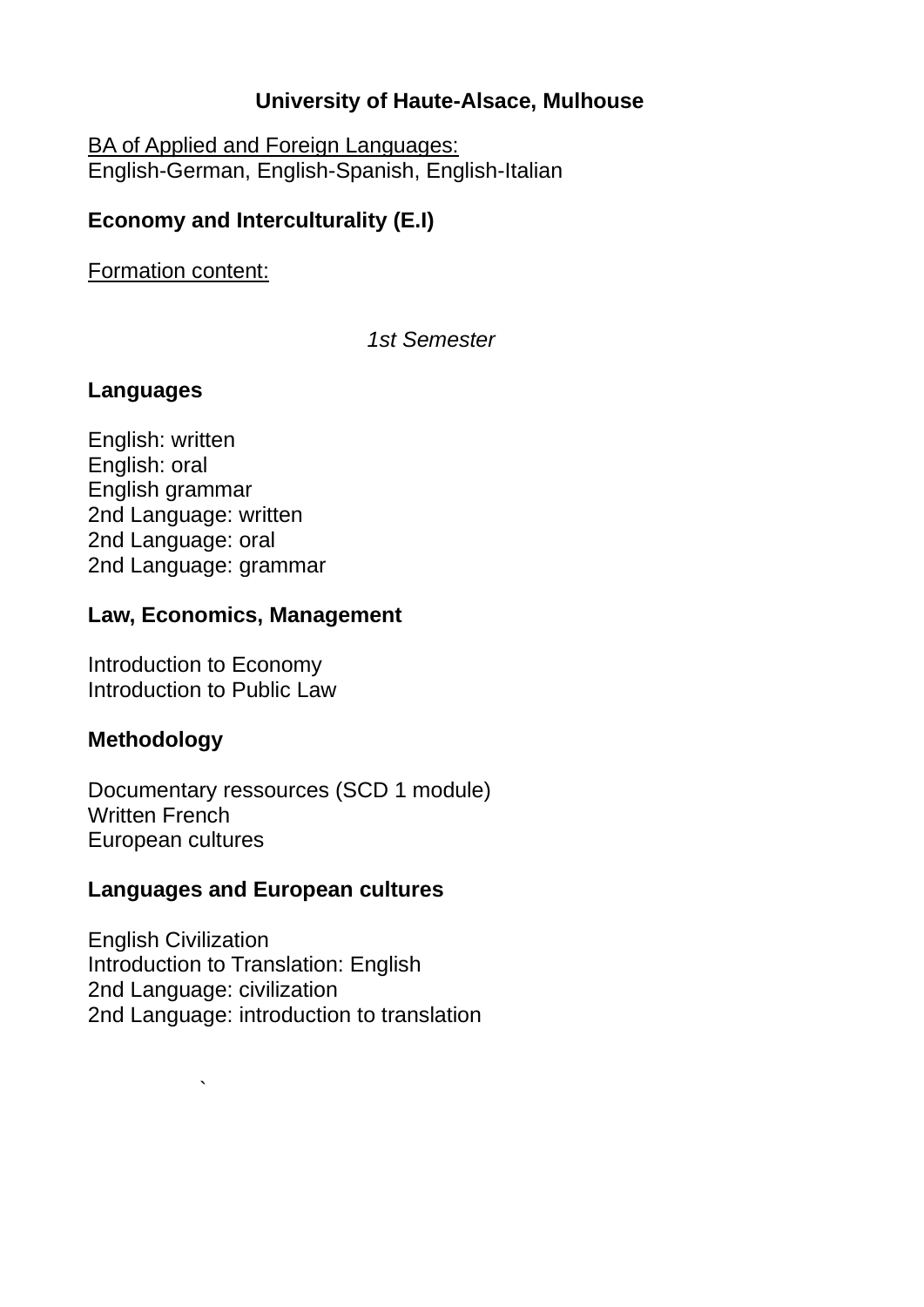#### *2nd Semester*

# **English**

Grammar Initiation to research

2nd Language Grammar **Written** Initiation to research

# **Oral and written communication**

Oral English 2nd Language oral French written expression ( tutored project)

#### **Economics and management**

Quantitative management techniques Economic businesses

#### **European cultures**

English civilization 2nd Language civilization European cultures

# **Methodology**

**Mathematics Linguistic** Computer science

# **Option (or internship)**

Free choice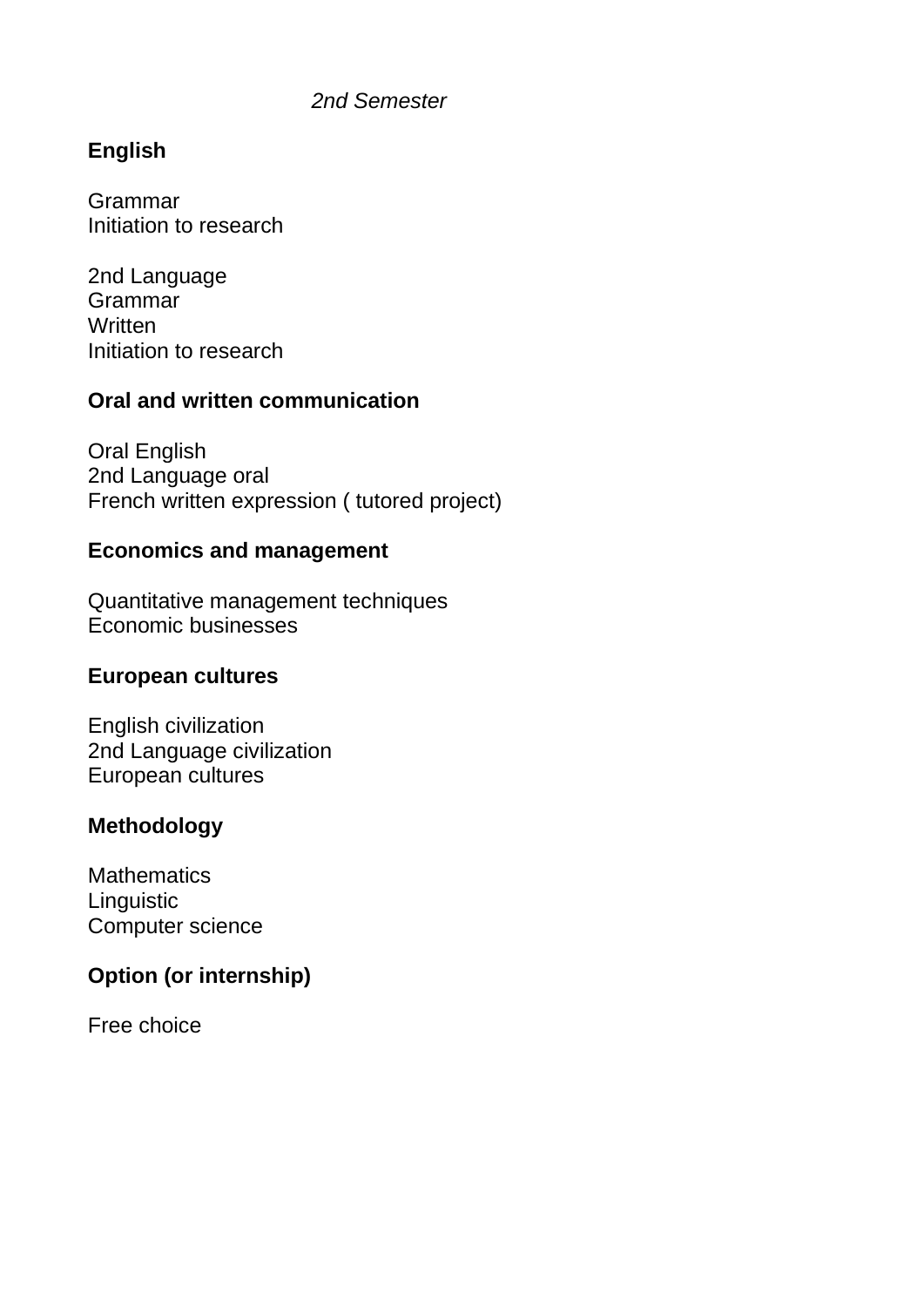#### *3rd Semester*

### **Languages and European**

English Grammar 2nd Language Grammar English Civilization 2nd Language Civilization European cultures

### **Specialized translation**

English Translation "thème" English Translation "version" 2nd Language "thème" 2nd Language "version"

### **Expression**

Oral English Oral 2nd language Technical French expression

#### **Law, Economics and management**

Quantitative management techniques **Marketing** Introduction to private law

# **Methodology**

Applied mathematics **Linguistic** Computer science Personal and professional project (tutored project) Documentary researches (SCD module 2)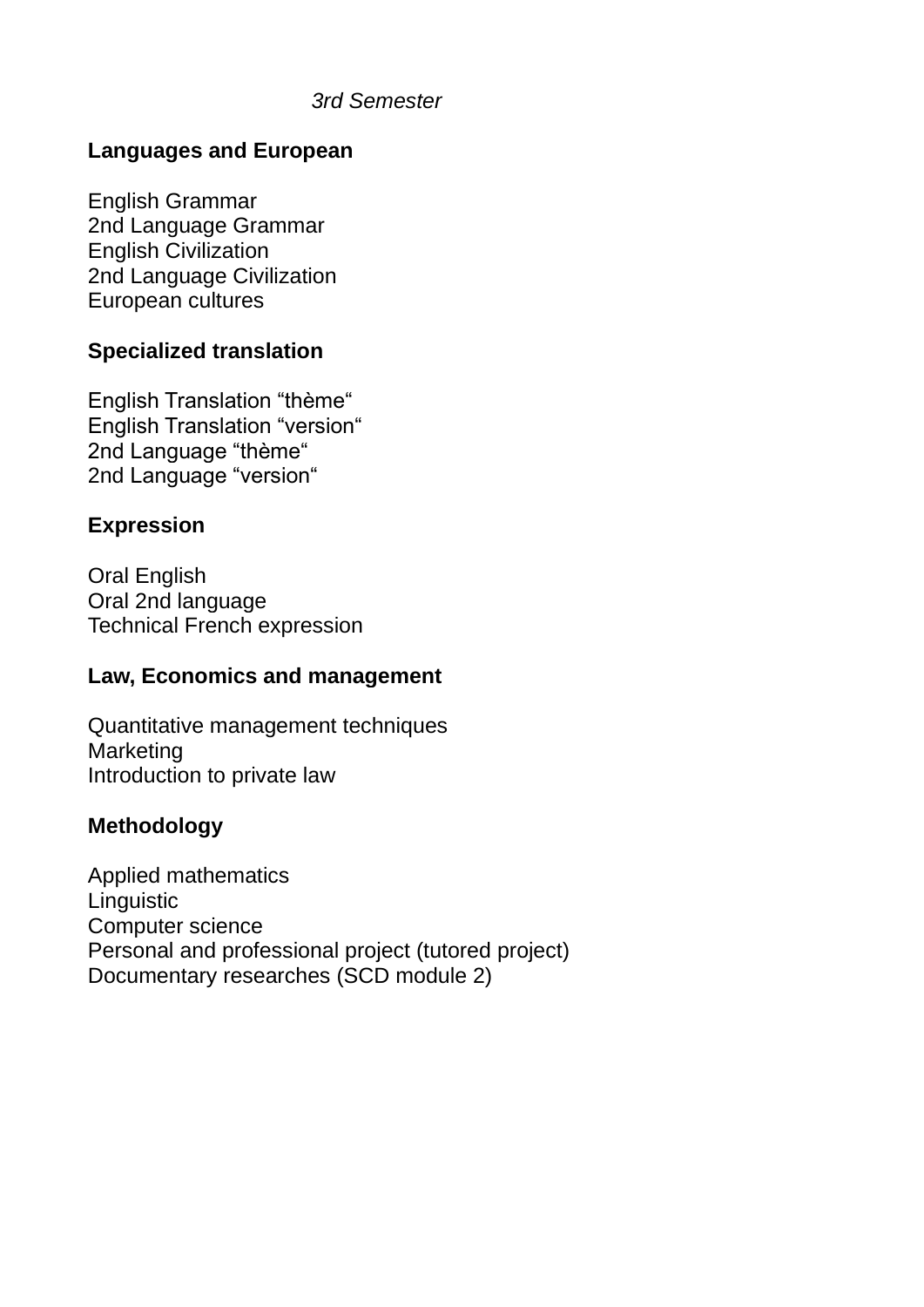# **Languages and cultures**

English: commercial language 2nd Language: commercial language English Civilization 2nd Language Civilization

### **Specialized translation**

English Translation "thème" English Translation "version" 2nd Language "thème" 2nd Language "version"

### **Expression**

Oral English Oral 2nd language

# **Economics and Management**

Production management Financial accounting Business relationships

# **Methodology**

Applied mathematics Computer science Technical French expression

**Option** (internship possibility)

Free choice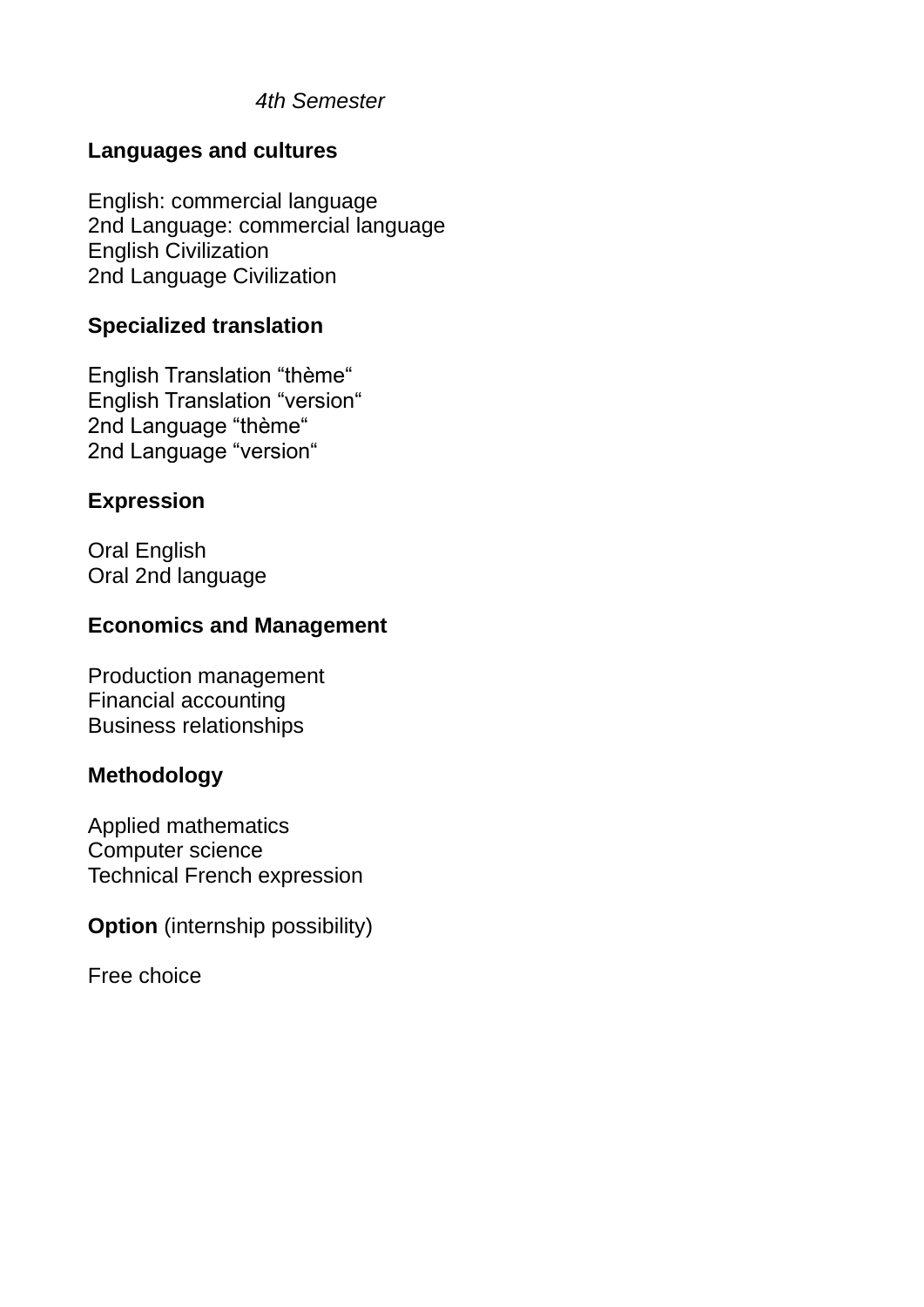# **English**

Business language Business negotiation **Interpretation** Analysis, writing and synthesis **Civilization** 

# **2nd Language**

Business language Business negotiation **Interpretation** Analysis, writing and synthesis **Civilization** 

#### **Law, economics and management**

Intercultural professional approach Export techniques International logistics Social and fiscal law

# **Professionalization**

Computer Science Digital ressources (tutor project) Internship/job search (SIO+BAIPS modules)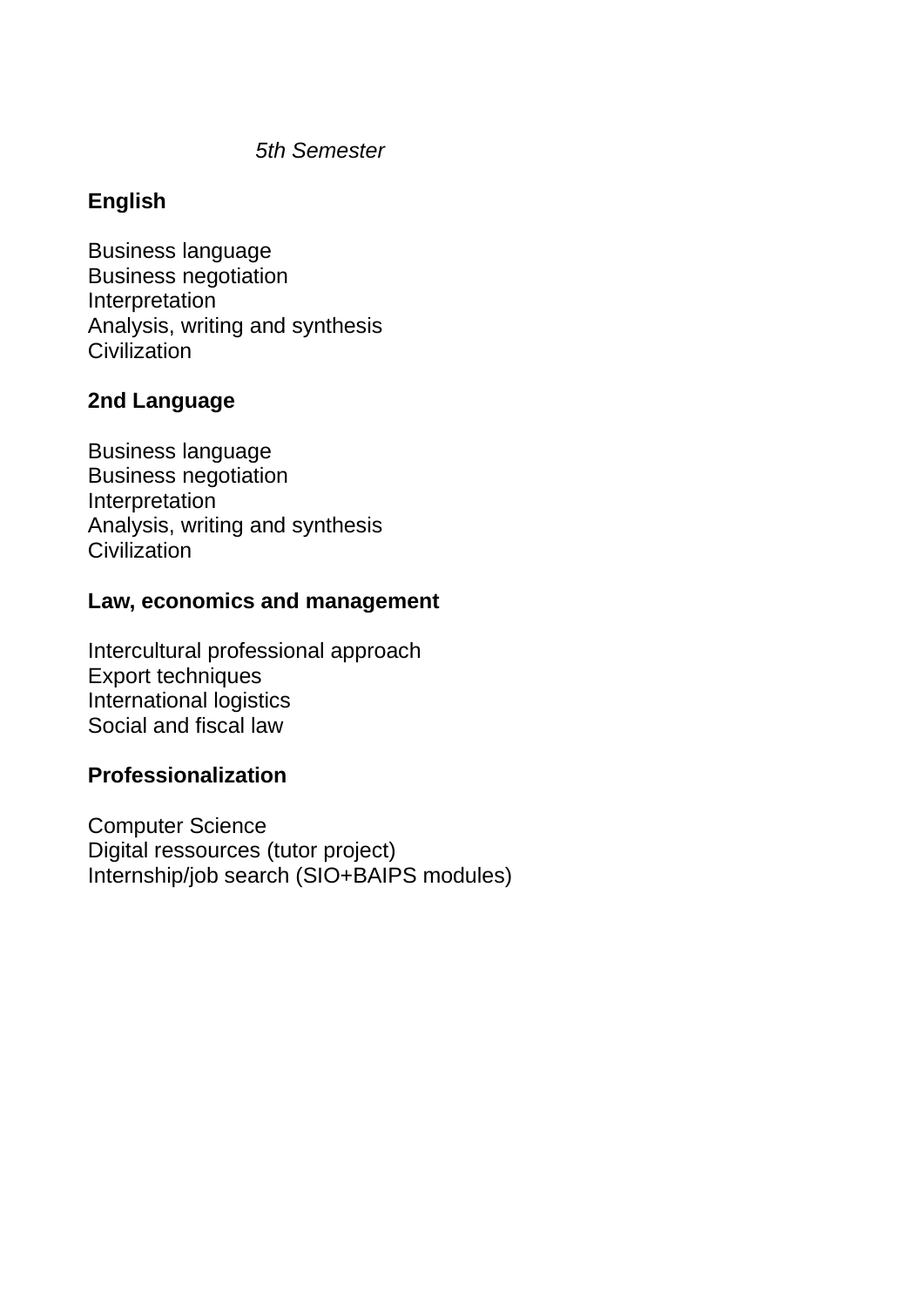# **English**

Business language Business negotiation Interpretation Analysis, writing and synthesis **Civilization** 

# **2nd Language**

Business language Business negotiation **Interpretation** Analysis, writing and synthesis **Civilization** 

### **Law, economics and management**

Intercultural professional approach Export techniques International logistics

**Option** (internship possibility)

#### *6th Semester: 2nd option*

#### **Internship**

10 to 12 weeks internship abroad (written report+defense before jury)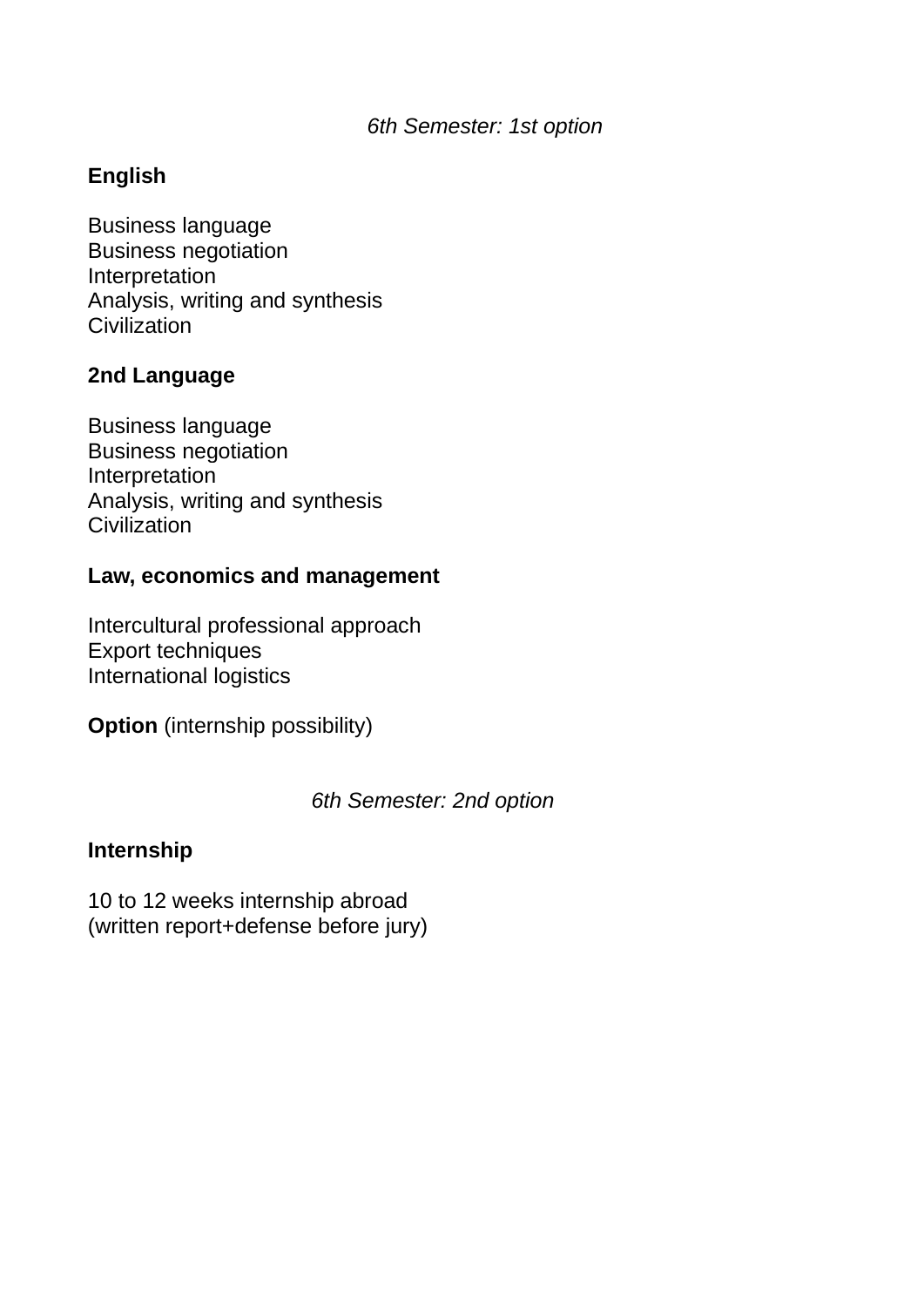# **Scientific and Technical Translation**

#### Formation content:

*1st Semester*

### **Languages**

English: written English: oral English grammar 2nd Language: written 2nd Language: oral 2nd Language: grammar

# **Law, Economics and management**

Introduction to economics Introduction to management Introduction to public law

# **Scientific culture**

**Mathematics Linguistic** Introduction to sciences

# **Methodology**

Documentary researches (SCD module 1) Written French expression European cultures

# **Languages and European cultures**

English Civilization English introduction to translation 2nd Language Civilization 2nd Language introduction to translation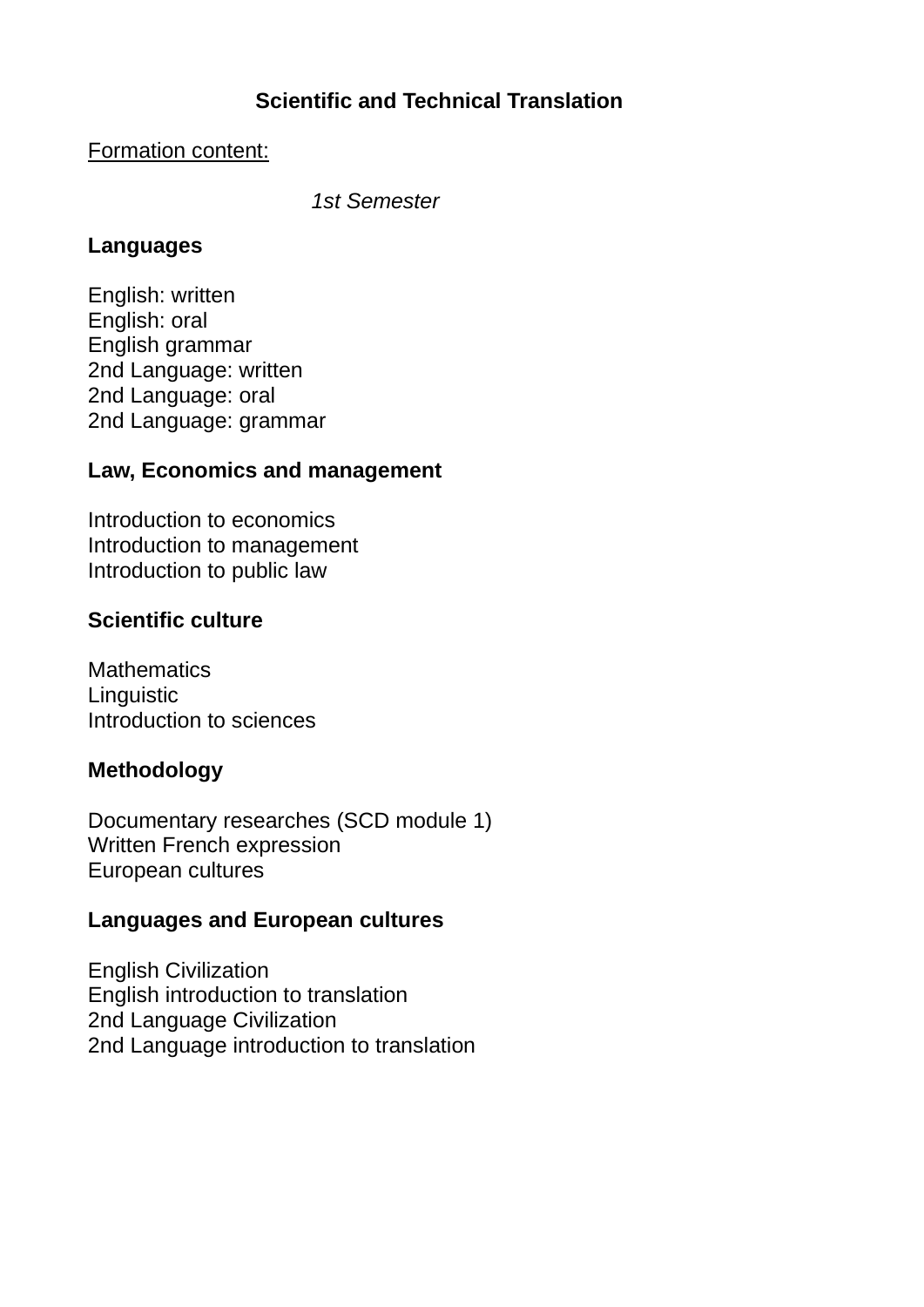# *2nd Semester*

# **English**

Grammar **Written** Introduction to translation "thème+version"

### **2nd Language**

Grammar **Written** Introduction to translation "thème+version"

# **Oral and written communication**

English 2nd language French written expression (tutor project)

# **Scientific culture**

Physics **Chemistry Technology** Biology

#### **European cultures**

English Civilization 2nd Language Civilization European cultures

# **Methodology**

**Mathematics Linguistic** Computer science

**Option** (internship possibility)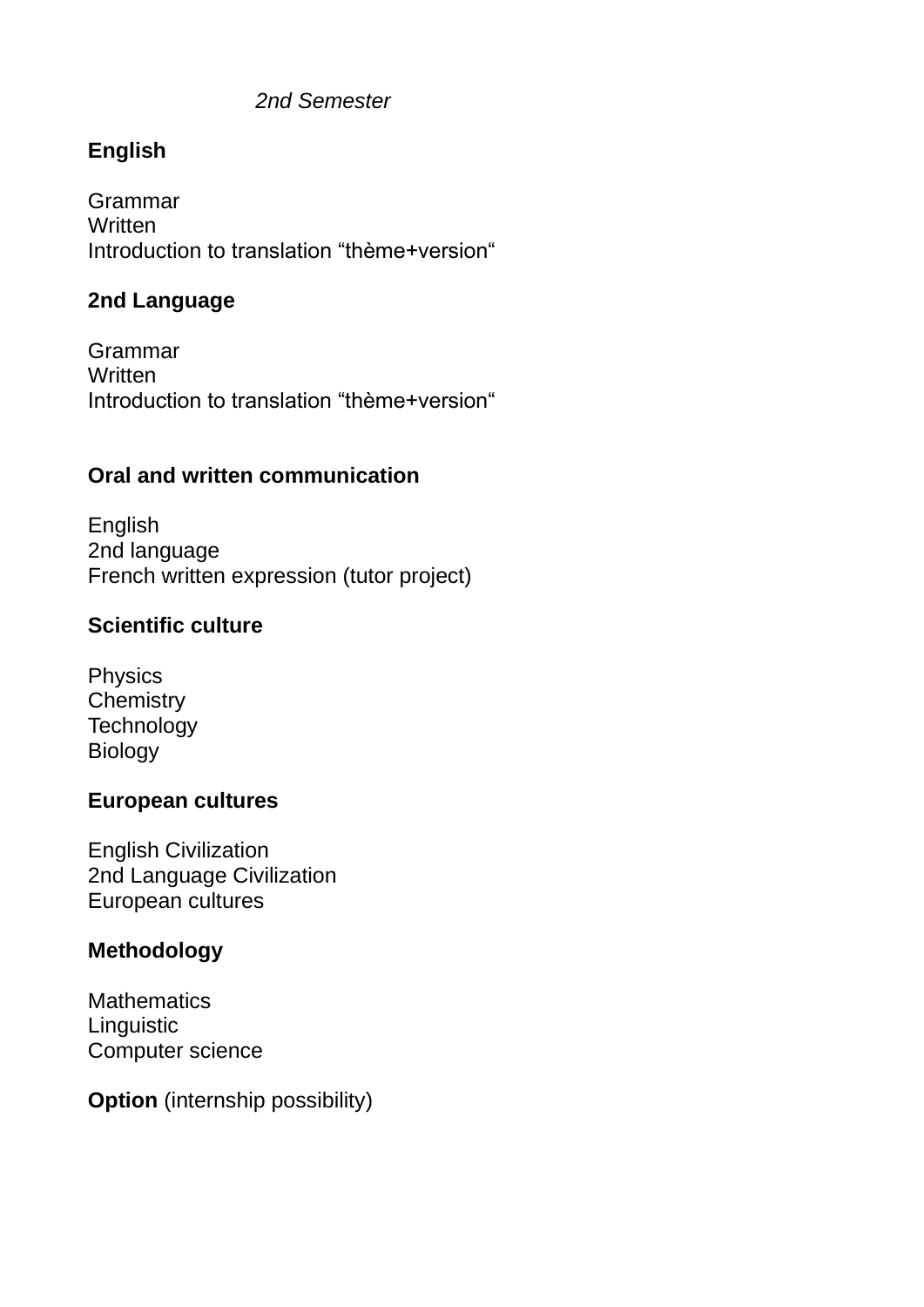*3rd Semester*

# **Languages and European cultures**

English Grammar 2nd Language Grammar English Civilization 2nd Language Civilization European cultures

# **Specialized translation**

English translation "thème" English translation "version 2nd Language translation "thème" 2nd Language translation "version"

### **Expression**

Oral English 2nd Language oral Technical French Expression

# **Scientific culture**

Physics **Chemistry Technology** 

#### **Methodology**

Applied Mathematics **Linguistic** Computer science Personal professional projet (tutor project) Documentary researches (SCD 2 module)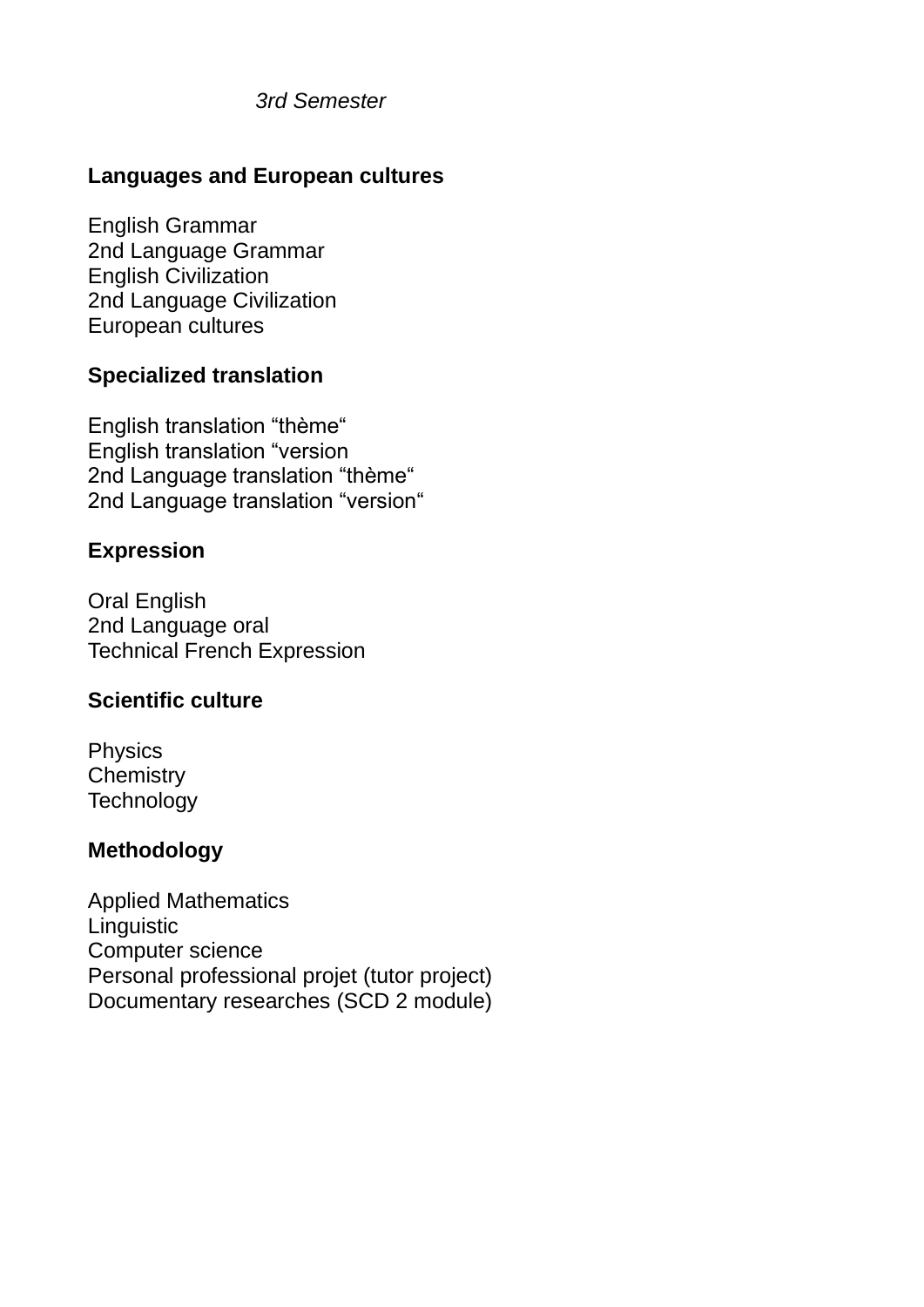# **Languages and cultures**

English business language 2nd Language business language English Civilization 2nd Language Civilization

# **Specialized translation**

English translation "thème" English translation "version 2nd Language translation "thème" 2nd Language translation "version"

# **Expression**

Oral English 2nd Language oral Technical French Expression

### **Scientific culture**

Physics **Chemistry Technology** 

# **Methodology**

Applied mathematics Computer science Translation seminar research Documentary researches (SCD 3+4)

**Option** (internship possibility)